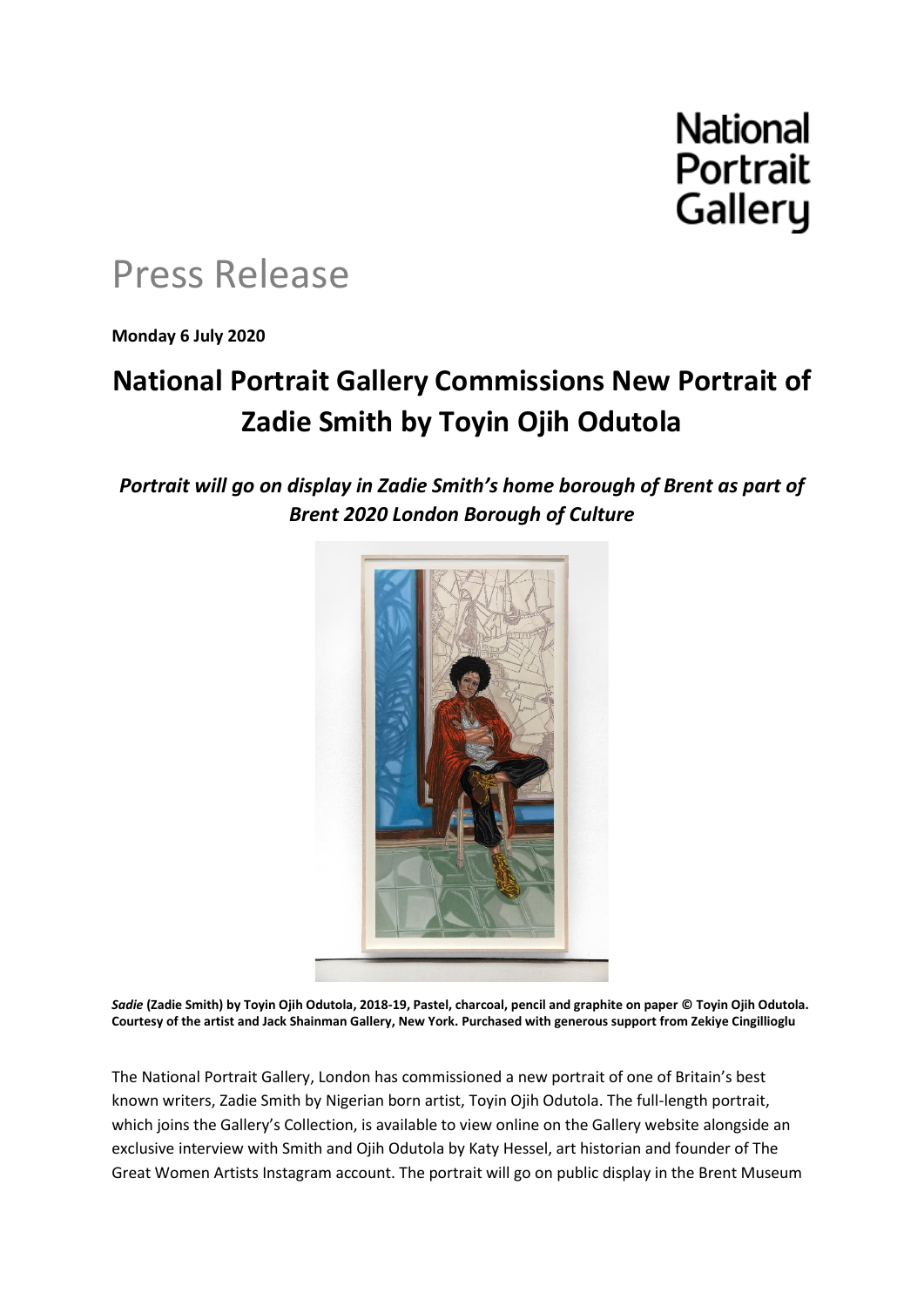and Archive, where Smith grew up in North West London, in December 2020 as part of Brent 2020, London Borough of Culture.

### *Read the interview with Zadie Smith and Toyin Ojih Odutola* [npg.org.uk/ZadieSmith](http://www.npg.org.uk/ZadieSmith)

Ojih Odutola is, in Smith's words, the 'central light in a thrilling new generation of black artists.' In her portrait of Smith she has included a range of subtle details. Shapes and shadows evoke palm trees which reference Smith's Jamaican heritage and a large map of North West London is in the background. Ojih Odutola chose the title, "Sadie," to signify the foundations of Smith's life, as a woman from North West London with firm roots in Jamaica and England. She is drawn in a relaxed pose, donning her natural hair, to show an assured, talented woman on her own terms.

Zadie Smith was born in Brent, London in 1975 and was brought up in Willesden. At the age of 14, she changed her name from Sadie to Zadie. The first member of her family to go to university, Smith studied English at King's College, Cambridge. She became a household name with the publication of her first novel *White Teeth* (2000), which picked up a host of awards including the Whitbread First Novel Award. Her subsequent books include *NW* (2012), *Swing Time* (2016) and the collection of essays, *Feel Free* (2018).

Born in Ife, Nigeria in 1985, Toyin Ojih Odutola moved to America aged five. Known to portray members of her family and friends, she predominantly draws imaginary characters for the purpose of her storytelling. Many of her portraits contain contradictory elements – improbably angular interiors and landscapes collaged from around the globe – to formulate images which resist any specificity of place or time. Detailed and labour intensive, her drawings are particularly striking for the dense patterning of skin that makes every face a glowing, moving topographical landscape.

Public collections holding work by Ojih Odutola include the Museum of Modern Art, New York, The Whitney Museum of American Art, The Metropolitan Museum of Art and the National Museum of African Art (Smithsonian). Her acclaimed 2017-18 solo show, *To Wander Determined* at The Whitney Museum of American Art presented an interconnected series of fictional portraits, chronicling the lives of two aristocratic Nigerian families. Ojih Odutola's first UK solo exhibition *A Countervailing Theory* will open in August 2020 at The Curve at Barbican.

This is the first work by Ojih Odutola to enter the National Portrait Gallery Collection, purchased with generous support from Zekiye Cingillioglu, and the first work by Ojih Odutola to enter a British public collection. The Gallery holds three other photographic portraits of Smith in the Collection, taken at the beginning of her career in 1999, 2000 and 2002.

### Quotes:

Dr Nicholas Cullinan, Director, National Portrait Gallery, London said: "We are delighted to have commissioned this beautiful and monumental new portrait of one of the greatest literary voices of our time by one of the most innovative and exciting artists working today. It also represents another significant step (among many more that are needed and planned over the next few years) in our ongoing commitment to increase both the representation of women and black sitters and artists within our Collection. We are therefore thrilled that this is the first work by Toyin Ojih Odutola to enter a British public collection. We are also pleased to be able to display the work in Brent as part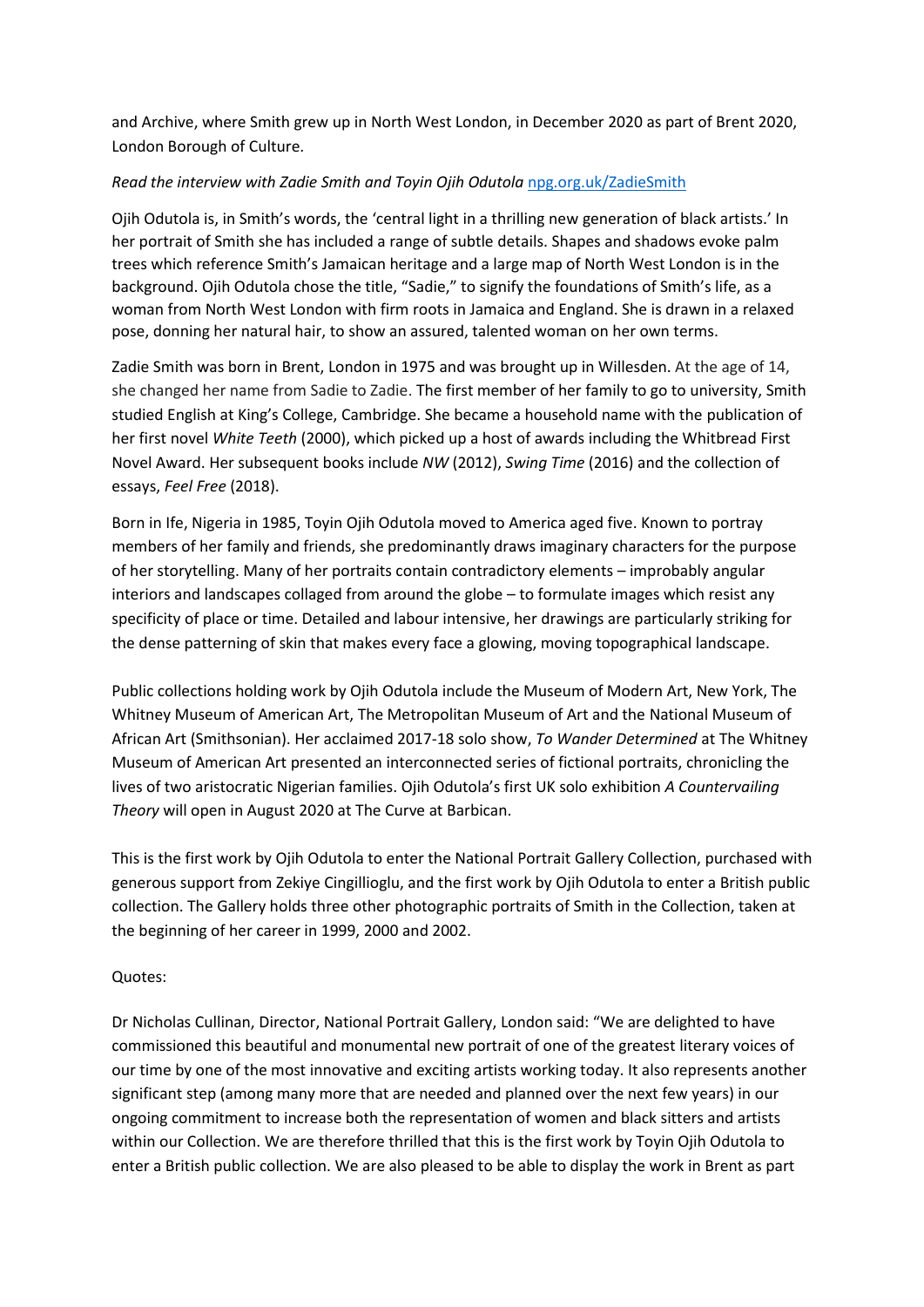of our plans to share hundreds of portraits across the UK while the Gallery is closed for this redevelopment, and look to forward to its return to a transformed National Portrait Gallery in 2023.

Zadie Smith said: "I feel so proud of Toyin, first and foremost. I know her art will have a tremendous effect on young people because I'm a grown ass woman and it's had a tremendous effect on me. Becoming familiar with her images is like having something I missed and wanted in childhood delivered to me now, as an adult. And to be a Toyin creation myself, on the walls of the Portrait Gallery? It's incredible. I still can't quite believe it."

Toyin Ojih Odutola said: "When I got the letter that I was to create a commission portrait of Zadie, I cried. The National Portrait Gallery is one of my favourite museums in the world, and Zadie is one of my all-time favourite writers. It was surreal. I took this commission to heart and wanted to create an homage to significant work this woman has done, but also a love letter to Black Britain. To show an accomplished, brilliant, self-assured person in her element, with her natural hair out and free, and legs squarely crossed, taking her place as she sees fit, looking directly at you—at all of us. This isn't to say - yes, she belongs in this space, too; but rather - we all belong here, always have and always will."

Lois Stonock, Artistic Director of Brent 2020 London Borough of Culture said: "We are delighted that the National Portrait Gallery will bring this newly commissioned portrait of Zadie Smith to Brent, her home, for the Borough of Culture. It will go on show at Brent Museum and Archives, where visitors can find out about the stories of Brent and its people both in the Museum and online."

#### [www.npg.org.uk/ZadieSmith](http://www.npg.org.uk/ZadieSmith)

#### **For further press information please contact[: press@npg.org.uk](mailto:press@npg.org.uk)**

#### **National Portrait Gallery**

The National Portrait Gallery was founded in 1856 to encourage through portraiture the appreciation and understanding of the people who have made and are making British history and culture. Today it promotes engagement with portraiture in all media to a wide-ranging public by conserving, growing and sharing the world's largest collection of portraits.

[www.npg.org.uk](http://www.npg.org.uk/)

#### **Inspiring People**

*Inspiring People* is the National Portrait Gallery's biggest ever development since the building in St Martin's Place opened in 1896. The project, supported by The National Lottery Heritage Fund will see a transformed National Portrait Gallery, including a comprehensive re-display and re-interpretation of the Gallery's Collection from the Tudors to now across 40 refurbished galleries, combined with a complete refurbishment of the building, restoring historic features, creating a new and more welcoming visitor entrance and public forecourt on the building's North Façade, and enhancing the Gallery's accessibility.

The designs by Jamie Fobert Architects, working in partnership with Purcell, will also see the return of the Gallery's East Wing to public use as the new Weston Wing, including restoring the original gallery spaces, the creation of new retail and catering facilities and its own dedicated entrance at street level; and a new Learning Centre for visitors of all ages with studios, breakout spaces and high quality practical facilities. The Gallery's existing entrance will also remain, with new step-free access.

In order to complete the project efficiently and to safeguard visitors, members of staff and the Collection, the Gallery in St Martin's Place will temporarily close to the public from 29 June 2020 until spring 2023, while essential building works take place. During this time the Gallery will share its unique Collection of portraits with the nation in a major programme of activities across the UK, supported by The National Lottery Heritage